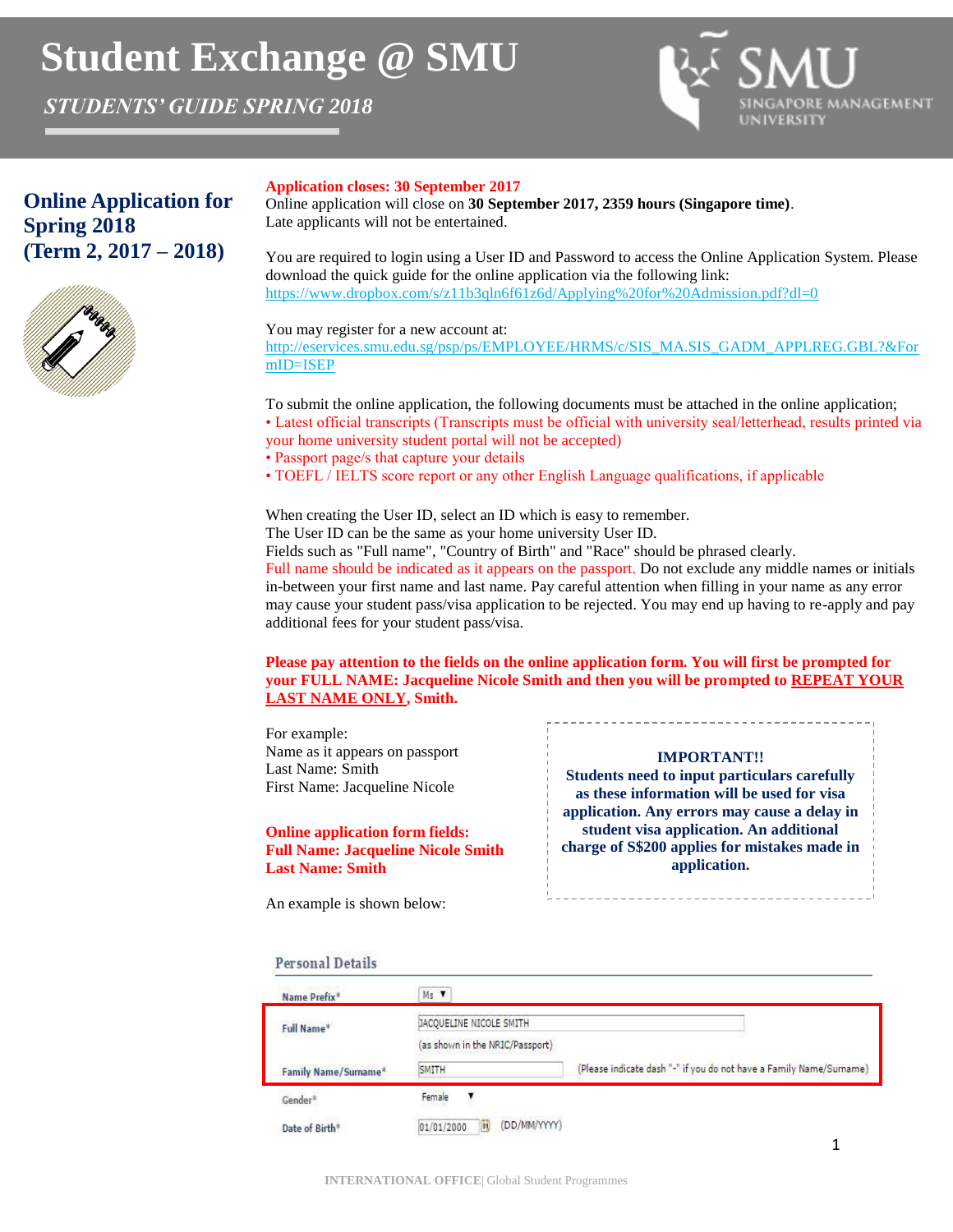# **Online Application for Spring 2018 (Term 2, 2017 – 2018)**



Do not give alias, short-form or nick names. Do not shorten or leave out any of your middle names. **Do note that special characters are not allowed, eg; Ä, Á, É, Ğ, Í, ß, Ł, Ñ, Ø, Ö, Ü. You need to remove all special characters and use universal characters. You are also not allowed to put commas, hyphens/dashes or symbols. If you are unsure, you may refer to your name in the barcodes at the bottom of your passport particulars page.**

NIA / REPUBLIQUE DE LITUANII



Actual Name: VIGILIJA BRUŽAITĖ **Passport: VIGILIJA BRUZAITE** 

*Source: Sample passport image extracted* from *Wikipedia*

## The date of birth must be in DAY / MONTH / YEAR (dd / mm/ yyyy) format.

Information captured in the online application will be used for registration of the student pass. Incorrect information will cause a processing delay of the student pass and you are required to reapply and make payment again. Upon submitting the online application, you will receive the user ID and password via e-mail. Please save the e-mail as the user ID and password will be required for other administrative procedures after you have been accepted by SMU.

The photograph for the SMU student card must be submitted by **30 September 2017**. You may only upload the photograph upon submission of the online application. To upload the photograph, please login to [https://eservices.smu.edu.sg](https://eservices.smu.edu.sg/) to access the 'Applicant Self Service' function.

Please note:

- Background should be plain white. Black background is not allowed.
- The photograph should have an even exposure (Poor quality: dark / blurry / pixilated / shadow, etc. is not allowed).
- Photograph should not be cropped (e.g. Shoulders not entirely visible).
- Minimal reflection on the eyeglasses, if eyeglasses are worn.
- Face the camera directly Facial features should be clearly evident.
- Photograph has to be coloured, black and white photograph is not acceptable.

You may update the following via the Applicant Self Service Page;

- 1. Update your home and mailing addresses
- 2. Update your contact phone numbers
- 3. Update your e-mail address
- 4. Upload your photo

The guide for the applicant self-service can be downloaded here: https://www.dropbox.com/s/a115hr98wbo41l8/Applicant%20Self%20Service.pdf?dl=0

# **Academic Calendar**



All one-credit courses at SMU last for an entire term (13 weeks), with the rest (0.5-credit courses) held over a period of half a term or for the full term. The period of exchange is usually one or two terms. Classes run intensively from Week 1 onwards.

| Fall Term/Term 1         | $= 21$ August 2017 to 8 December 2017                                            |
|--------------------------|----------------------------------------------------------------------------------|
| Recess week<br>Exam week | $= 9$ October 2017 to 15 October 2017<br>$= 27$ November 2017 to 8 December 2017 |
|                          | <b>Spring Term/Term 2</b> = $8$ January 2018 to 27 April 2018                    |
| Recess week<br>Exam week | $= 26$ February 2018 to 4 March 2018<br>$= 16$ April 2018 to 27 April 2018       |

For details and future dates, please visit

2 [https://inet.smu.edu.sg/sites/courses/Documents/Current%20or%20Future%20Academic%20Calendar/201](https://inet.smu.edu.sg/sites/courses/Documents/Current%20or%20Future%20Academic%20Calendar/2017-2018/2017-18.pdf) [7-2018/2017-18.pdf](https://inet.smu.edu.sg/sites/courses/Documents/Current%20or%20Future%20Academic%20Calendar/2017-2018/2017-18.pdf)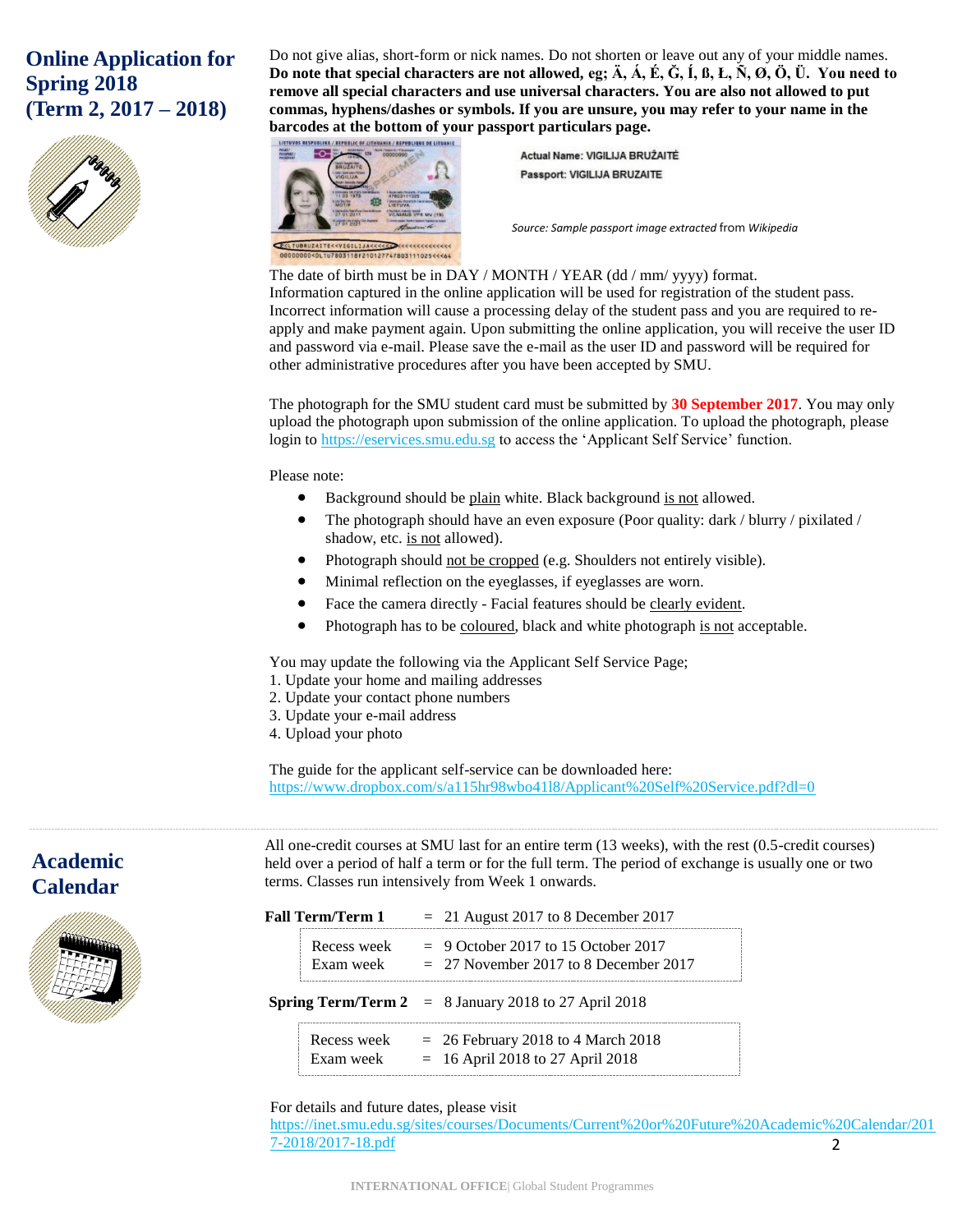

SMU adopts a 4-point grading system. The following grade notations are used in calculating the Grade Point Average (GPA), which is the quotient of total grade points divided by total course units attempted:

| Grade | <b>Grade Point</b> | <b>Mark Range</b> | Grade | <b>Grade Point</b> | <b>Mark Range</b> |  |
|-------|--------------------|-------------------|-------|--------------------|-------------------|--|
| A+    | 4.3                | 86 and above      | C+    | 2.3                | 66 to 69          |  |
| A     | 4.0                | 83 to 85          | C     | 2.0                | 63 to 65          |  |
| A-    | 3.7                | 80 to 82          | $C-$  | 1.7                | 60 to 62          |  |
| $B+$  | 3.3                | 77 to 79          | D+    | 1.3                | 53 to 59          |  |
| B     | 3.0                | 74 to 76          | D     | 1.0                | 50 to 52          |  |
| $B-$  | 2.7                | 70 to 73          | E     | 0.0                | 49 and below      |  |

**Entry Requirements** Students must have completed at least two semesters of undergraduate studies and must continue to be registered as degree-seeking students at their home universities throughout their intended duration of exchange at SMU.

As the medium of instruction at SMU is English (except for language courses), students must be proficient in the English language in order to benefit from their studies at SMU. Students from non-English-medium institutions must fulfil at least one of the following:

a. TOEFL score of at least:

**home coordinator.** 

- i. 550 for the paper-based test; or
- ii. 213 for the computer-based test; or
- iii. 79 for the internet-based test
- b. IELTS result of at least 6.5; or
- c. any other English Language qualifications as determined by SMU.

# **Academic Information**



Each full-credit course at SMU carries a weightage of 1 credit. It consists of 3 contact hours per week over a period of 13 teaching weeks (i.e. 39 contact hours). A half-credit course has a total of 21 contact hours per term.

**The minimum course load of 1 SMU credit per semester remains unchanged. On an exceptional basis, students may register for a course load of 5 SMU credits per semester, with a formal request from the** 

- For each course, there will either be:
- One session of 3 hours per week; or
- 2 sessions of  $1\frac{1}{2}$  hours each per week.

All full-credit courses run for one academic term. There are 15 weeks in each term, consisting of 13 weeks of seminars (39 hours of classes), one recess week and one examination week. Recess week is used by local students for group work and/or preparation for assignments. International Exchange Students will have to participate in group work.

Students are also expected to spend 6 -12 hours per week per course for self-study and class preparation. All dates of exams are displayed in the course catalogue and are fixed.

*(Dates are set to take into account Seasonal/Religious holidays in Singapore and will not be changed to accommodate holidays from other countries)* 

Assessments can include but not limited to:

- **Class Participation**: Missing classes will affect your grades and the grades of group members.
- **Individual Project:** Reports, Homework, Essays, etc.

• **Group Project**: Students will be involved in group work with local SMU students and attendance may affect their performance. Some group work preparations may take place during the recess week. When enrolling for courses, International Exchange Students need to consider this.

• **Presentation (Individual/Group):** Most courses require either an individual presentation and/or a group presentation.

• **Mid-term test:** Some courses may include a mid-term test. It will be conducted during week 7 or 9.

• **Final examination:** Not all courses have a final examination.

## *Example:*

*(a) Class participation: 20% (b) Individual project: 15% (c) Group project: 10% presentation, 25% report (d) Final examination (two hours, closed book): 30%*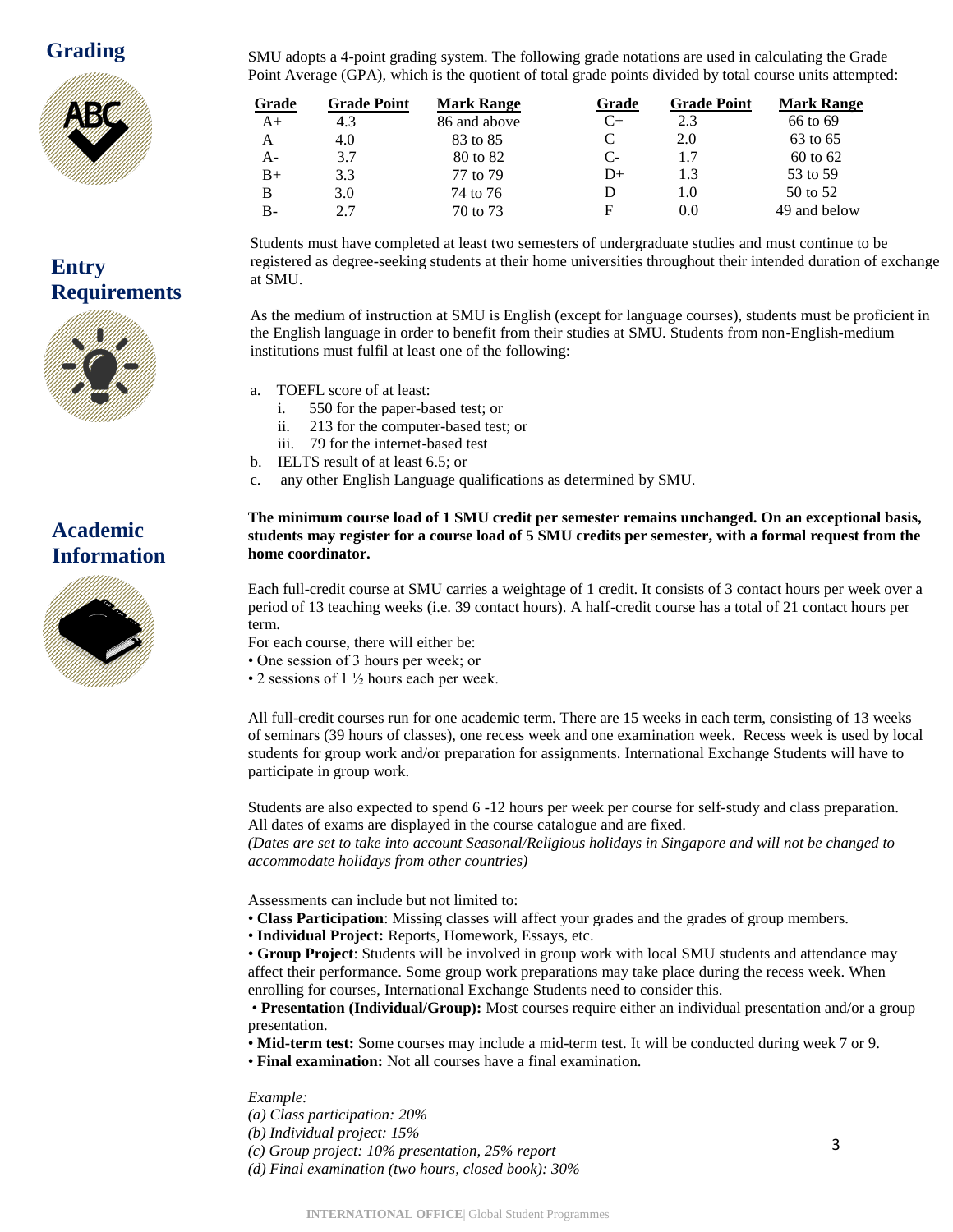Only undergraduate programmes/schools (Accountancy, Business, Economics, Information Systems, Law, Social Sciences) are open to exchange students. Students from school-level exchange agreements may be restricted to doing courses from the specific school. A list of courses available for exchange students will be sent to applicants about two weeks before course registration. **There is no guarantee on course availability. Students should exercise flexibility with alternative courses.**

Postgraduate courses are not opened to exchange students and graduate students may only take undergraduate courses.

#### **Areas of concentration**

| Arts and Language | <b>Operations Management</b>                 |
|-------------------|----------------------------------------------|
| Accountancy       | Organisational Behaviour and Human Resources |
| Corporate         | <b>Political Science</b>                     |
| Communication     | Psychology                                   |
| Economics and     | <b>Quantitative Finance</b>                  |
| <b>Statistics</b> | Sociology                                    |

To view the course catalogue and course descriptions for a specific semester, please visit: Undergraduate Student Information [\(https://inet.smu.edu.sg/sites/courses\)](https://inet.smu.edu.sg/sites/courses) - Course Catalogue Class Search -> select the • > view class section -> course outline (More information about the courses can be obtained in the course term searching for and Courses with sections offered -> select the corresponding letter of the course name outline).

#### **Prerequisites**

Some courses require students to fulfil prerequisites before reading. The prerequisites are listed in the online course catalogue.

If students have done similar prerequisites in their home university, they should check with the SMU course instructors if they will accept these prerequisites.

Prerequisites may be checked by the SMU course instructors up till the first week of the term. Students should prepare a course outline (in English) of the courses they have taken that meet the prerequisites for the SMU course instructor's review.

Students may contact the course instructors to enquire if they fulfil the prerequisites. A list of the instructors is available via the *[Faculty Directory](http://www.smu.edu.sg/faculty/main)* at the SMU website.

# **Class Attendance**



You are expected to attend all classes. In all courses, the instructor will determine the acceptable level of attendance. If, in the opinion of the instructor, you have been absent excessively, you may be given a grade of "F". If you receive a grade of "F" for absences during the term, you will be excluded immediately from the course. You should also bear in mind that class participation is an important aspect of the University's assessment system.

To actively participate in classes, physical presence is required (unless stated by the course instructor). Missing a class means forfeiting opportunities to contribute to discussions and activities. As a result, every missed session, with the exception of an "Excused Absence", erodes the class participation grade.

If you are skipping classes because of a medical condition or feeling unwell, you are required to present a medical certificate (MC) from a certified medical clinic/ hospital to the instructor. If you are skipping classes for an extended period (for example 2 weeks or longer), and attempts by the instructor/ school/ International Office to contact you (e.g. via official email, phone) are unsuccessful, you are liable to have your student registration status terminated. You could also be withdrawn from the exchange programme.

# **Health and Accident Insurance**



It is compulsory for all incoming exchange students to purchase the *Student Personal Accident Policy* and *Medical Insurance* as recommended by SMU.

Cost for this insurance is included as part of the miscellaneous fees.

Insurance details can be found via the following link: [http://studentlife.smu.edu.sg/student-life/student](http://studentlife.smu.edu.sg/student-life/student-insurance-coverage)[insurance-coverage](http://studentlife.smu.edu.sg/student-life/student-insurance-coverage)

Please consult your insurance agent in your home country for additional insurance coverage.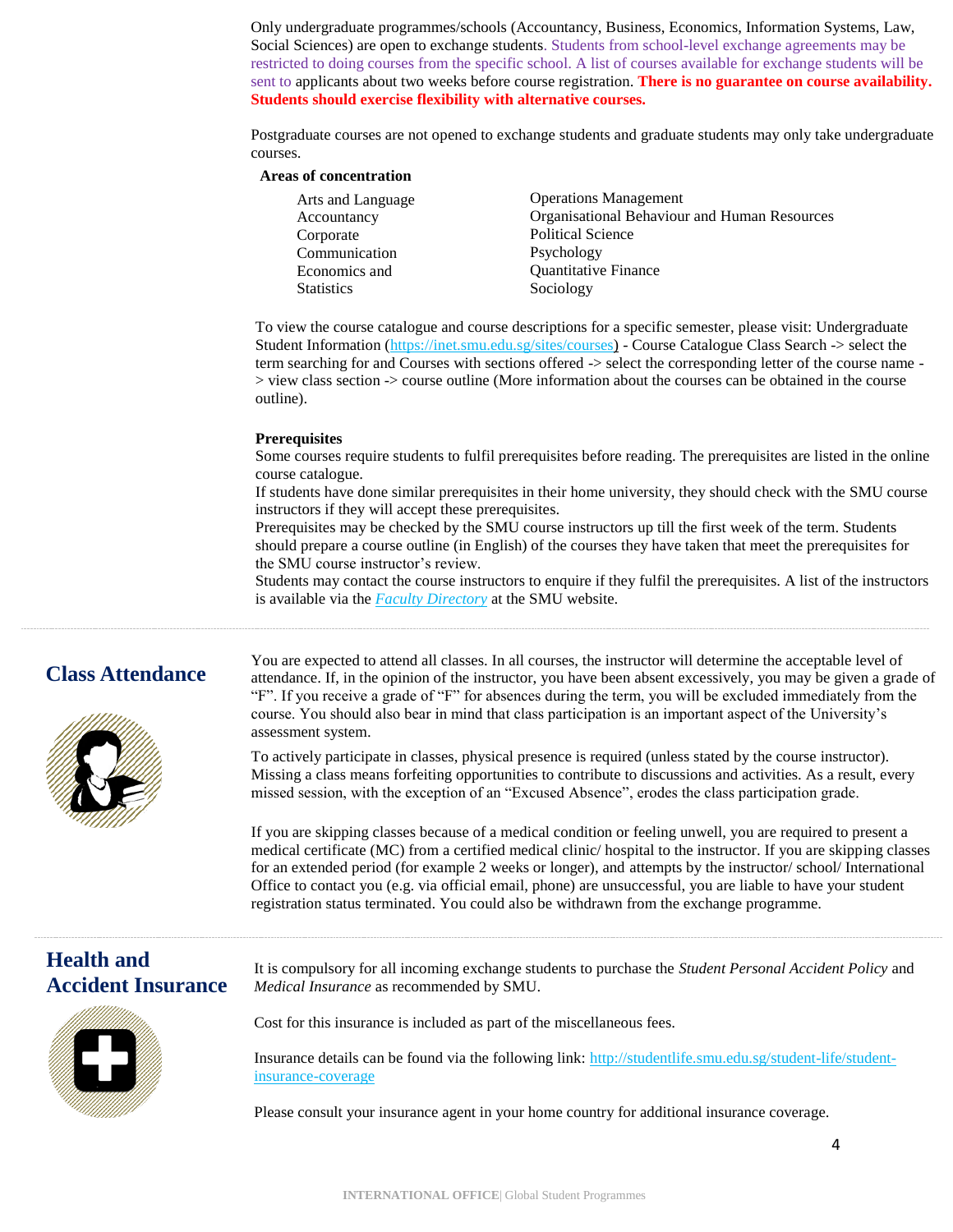# **Welcome Orientation**



Orientation programme for International Exchange students is scheduled on the week of **2 – 5 January 2018.** Orientation is compulsory. Only students with valid reasons surfaced to us by the university's coordinator may be excused from it. Students who are absent from the orientation without a valid reason, will not receive assistance on matters covered during the orientation.

# **Latest arrival date: 1 January 2018**

*Early arrival is a must for student pass processing and collection of the SMU student card.* It is a university policy for students to attend classes when term starts. Late arrivals are NOT accepted.

For students who arrive after the orientation, please take note of the following:

- No special arrangements will be made to register for courses
- No further assistance will be given by the International Office
- If courses are fully taken up, no extra seats will be made available
- No special assistance will be given on *BOSS* bidding as this will be covered during orientation
- More details will be included in the Acceptance Information Package.

# **Estimated Expenses**



Living conditions in Singapore are amongst the best in Asia with state-of-the-art facilities for education, shopping, sports and recreation. Singapore has one of the highest living standards in South East Asia.

Below are estimates of how much is required during your stay in Singapore. They do not include tuition fees and travel expenses from your home country to Singapore.

Exchange students can expect to spend approximately S\$7500 – S\$9000 per term (including housing rental).

## **Estimated monthly expenses**

- Accommodation: S\$900 S\$1800 (assuming three to four students share an apartment)
- Food: S\$300 S\$500
- Local transportation: S\$100 S\$150
- Telecommunications: From S\$30 (varies with usage and packages subscribed)
- Books and stationery: S\$30 S\$100
- Personal expenses: S\$100 S\$300

Students are required to pay a compulsory Miscellaneous Fees of approximately S\$250. This includes insurance coverage, IT services and sports facilities fees. The miscellaneous fee is NON-REFUNDABLE.

# **Visa and Study Permits**



Exchange students studying in SMU are required to apply for a student pass prior to arrival in Singapore.

The SMU International Office will apply the student pass on your behalf before your arrival. Please refer to the Singapore [Immigration and Checkpoints Authority's w](http://www.ica.gov.sg/)ebsite [\(http://www.ica.gov.sg/\)](http://www.ica.gov.sg/) for more information about visas and immigration matters.

Upon arrival in Singapore, you will be granted a Social Visit Pass stamp in your passport or Disembarkation/ Embarkation card. This allows you to stay for at least 30 days in Singapore. Before the expiry of the entry visa, you must collect your student pass. More details would be provided at a later stage.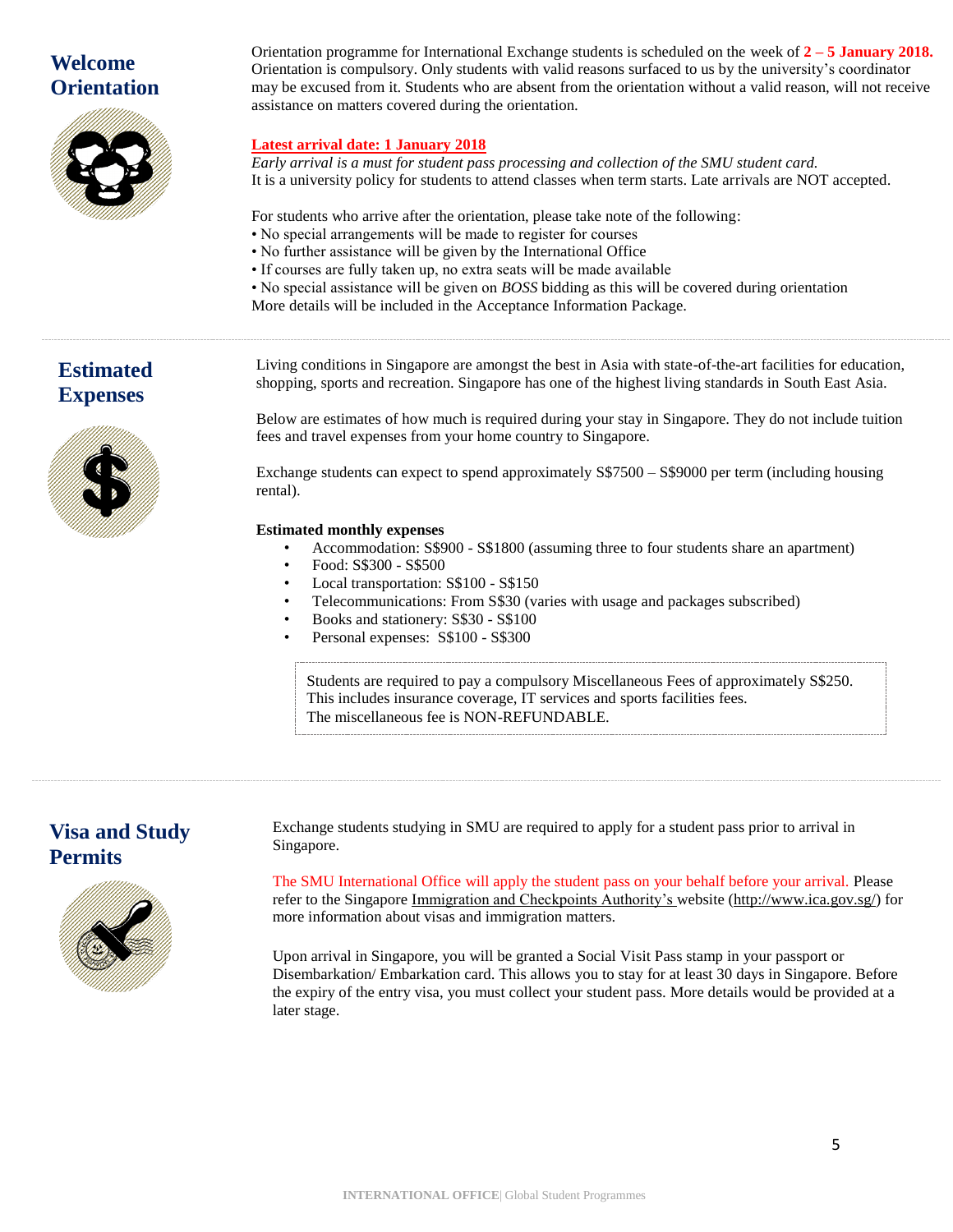# **Accommodation**



**Other Useful Information**

Many exchange students book private apartments for their accommodation, through agents or the open market. Should you prefer to stay in a hostel, you will find information on the SMU hostel and hostels in the SMU vicinity below:

## **Yo:Ha @ Pearl's Hill**

SMU has leased several apartments on a single floor from a private hostel operator at a complex known as Yo:Ha @ Pearl's Hill. More information on Yo:Ha @ Pearl's Hill can be found [here.](https://www.smu.edu.sg/campus-information/accommodation-at-evan-hostel) The apartments at Yo:Ha @ Pearl's Hill are either twin or quad sharing. Each apartment also has a living area, kitchen, and bathroom. Yo:Ha @ Pearl's Hill is located in Chinatown and is conveniently situated near many eateries and public transport.

## **Dwell Student Living Student Hostel**

Dwell is a student hostel within walking distance from SMU. It offers single, twin, triple, and quadruple-share rooms. Bathrooms and toilets are shared facilities for all residents on the same floor. The hostel is surrounded by a variety of eateries to meet any budget and a supermarket as well. It is well-connected by public transport. More details can be found via their [website.](http://www.dwellstudent.com.sg/en/)

## **Homestead Hostel**

Homestead Halls is a hostel operation catering only to international students. It has two locations – Tessensohn Hall and Serangoon. Both hostels provide daily breakfast, high-speed internet, cable TV, and laundry facilities. Find out more a[t www.homesteadhalls.com.](http://www.homesteadhalls.com/)

Please note that the information provided serves only as a guide. SMU does not endorse or recommend any of the accommodation options and any agreement made is between the tenant and proprietor.

## **Location and campus facilities**

The SMU campus is situated at the heart of the central business district and the arts and heritage precincts. The campus is easily accessible via public transportation, and there is a wide variety of food outlets, shopping and entertainment centres conveniently located around campus. SMU is well-equipped with various facilities – campus-wide WIFI connection, state-of-the-art learning facilities and resources, library, swimming pool, fitness gym etc.

## **Distance to city from airport**

By bus or train  $= 45$  minutes By taxi =  $25$  minutes

## **Student diversity**

Percentage of full-time international students = about 20% Percentage of exchange students  $=$  about 12%

**University Name:** Singapore Management University

**Mailing Address:** International Office

## **Internships and working part-time**

Internships and career services offered by SMU Dato' Kho Hui Meng Career Centre (eg. career talks) are **NOT** open to exchange students. Exchange students are **NOT** allowed to work in Singapore. Please refer to the following link from the Ministry of Manpower: [www.mom.gov.sg/foreign](http://www.mom.gov.sg/foreign-manpower/working-in-singapore/Pages/default.aspx)[manpower/working-in-singapore/Pages/default.aspx](http://www.mom.gov.sg/foreign-manpower/working-in-singapore/Pages/default.aspx)

# **Contact Information**



|                 | Singapore Management University                                                            |
|-----------------|--------------------------------------------------------------------------------------------|
|                 | Administration Building, Level 10                                                          |
|                 | 81 Victoria Street                                                                         |
|                 | Singapore 188065                                                                           |
| Generic e-mail: | isep.inbound@smu.edu.sg                                                                    |
| Telephone:      | (+65) 6828 0400                                                                            |
| Website (SMU):  | http://smu.edu.sg                                                                          |
|                 | Website (Incoming students): http://www.smu.edu.sg/programmes/exchange-programme/incoming- |
|                 | students                                                                                   |
|                 |                                                                                            |